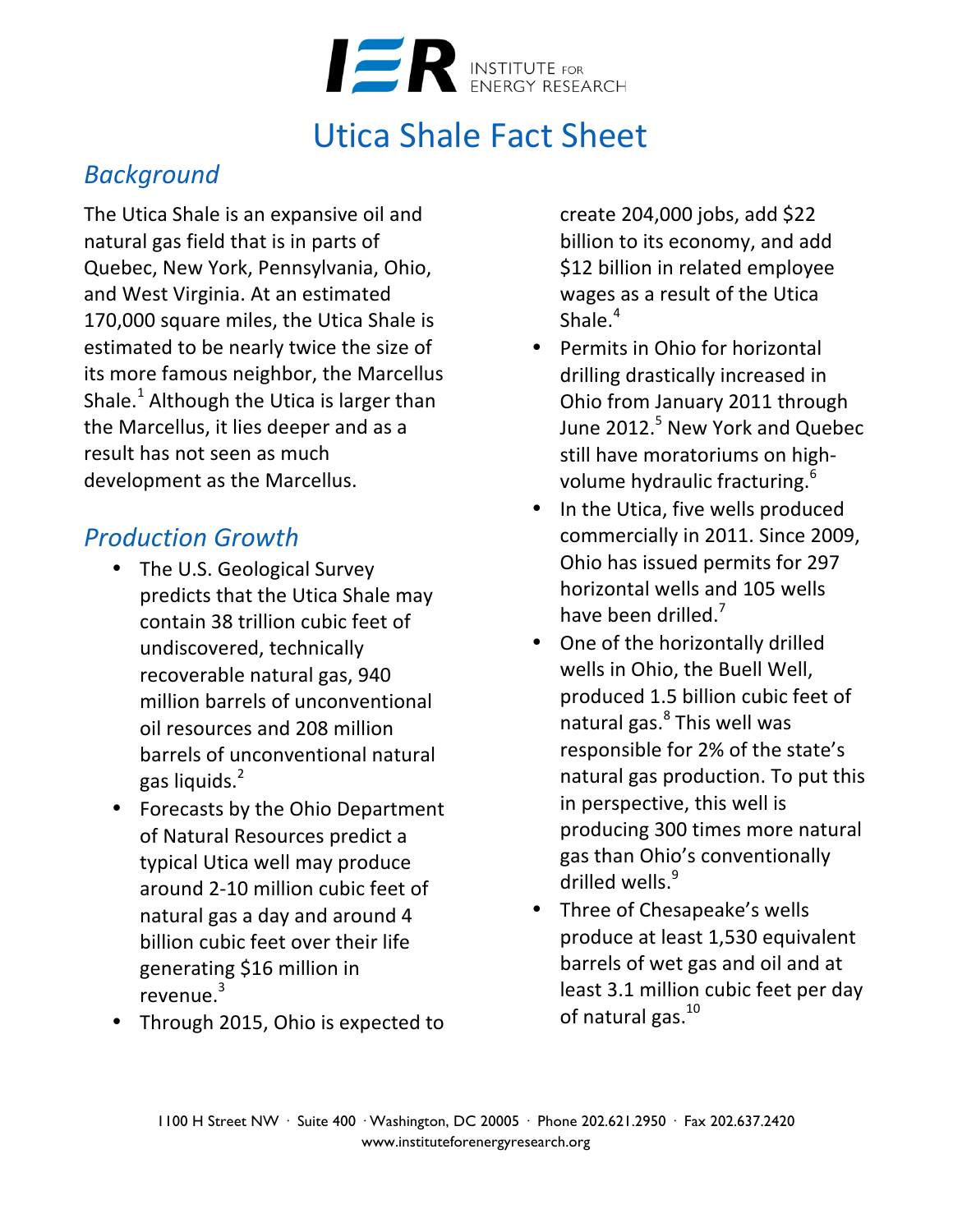## Utica Shale Formation



### *Economic Impacts*

- The oil and natural gas industry supports around 5,000 direct jobs and nearly 13,000 indirect jobs in Ohio. $11$
- Oil and gas companies pay over \$32.7 million annually in local, state,

and federal taxes from production in Ohio.<sup>12</sup>

- The oil and gas industries in Ohio paid over \$90 million in royalties and provided another \$61 million in free gas last year to local landowners, including schools and churches.<sup>13</sup>
- Ohio's natural gas and crude oil industry approximately \$988 million in gross state product in 2010. $^{14}$

# Utica Shale Formation